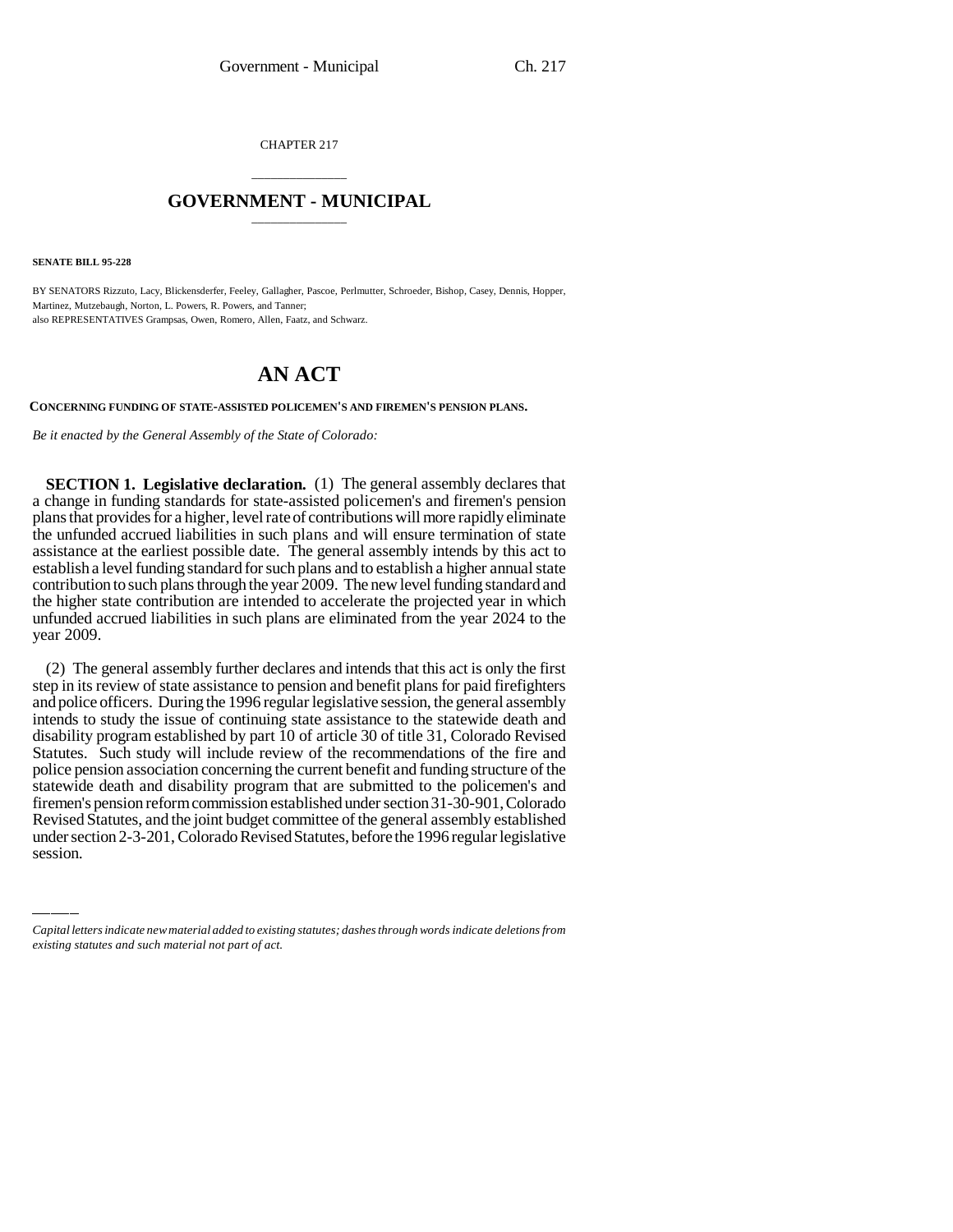**SECTION 2.** 31-30-805 (2) (a), (2.5), (5) (a) (II), and (8), Colorado Revised Statutes, 1986 Repl. Vol., as amended, are amended, and the said 31-30-805 is further amended BY THE ADDITION OF THE FOLLOWING NEW SUBSECTIONS, to read:

**31-30-805. Limitation on existing funds - procedures.** (2) (a) Except as provided in subsection SUBSECTIONS (3) AND (3.5) of this section, annual contributions to state-assisted policemen's and firemen's pension funds shall be made, beginning January 1, 1982, at an annual rate which is equal to or greater than the sum of the actuarially determined amount required to amortize, over a period of not more than thirty-seven years from January 1, 1982, the unfunded accrued liabilities of such plan and the current service cost attributable to active members.

(2.5) (a) The general assembly finds and determines that it has contributed substantial sums to the program established by this part 8 AND that the state has a responsibility to evaluate the advisability of its contribution in light of its own fiscal situation. and that there should be no need to increase the amount of the employee and employer contributions required for the unfunded accrued liability of any such plan pursuant to this part 8 by reason of the reduction of the state's contribution for the year 1987.

(b) Annual contributions to state-assisted policemen's and firemen's pension funds made by municipalities, special districts, county improvement districts, and employees pursuant to this part 8 shall not be increased to compensate for the reduction of state assistance for the year 1987 pursuant to section 31-30-1014 (5).

(c) The board of directors of the fire and police pension association shall report to the commission its experience in implementing this subsection (2.5).

(2.7) NO LATER THAN SEPTEMBER 1, 1995, THE BOARD OF DIRECTORS OF THE FIRE AND POLICE PENSION ASSOCIATION SHALL CERTIFY TO THE STATE AUDITOR, THE LEGISLATIVE AUDIT COMMITTEE AND THE JOINT BUDGET COMMITTEE OF THE GENERAL ASSEMBLY, AND THE STATE TREASURER THE AMOUNT OF STATE CONTRIBUTION NECESSARY TO FUND THE SUPPLEMENTAL UNFUNDED LIABILITY IN EACH STATE-ASSISTED POLICEMEN'S OR FIREMEN'S PENSION PLAN ATTRIBUTABLE TO THE REDUCTION OF THE STATE'S CONTRIBUTION FOR THE YEAR 1987. ON SEPTEMBER 30, 1995, THE STATE TREASURER SHALL TRANSFER THE AMOUNT CERTIFIED FROM THE GENERAL FUND TO THE FUND CREATED BY SECTION 31-30-1012, AND FROM SUCH AMOUNT THE BOARD SHALL DISTRIBUTE TO EACH STATE-ASSISTED POLICEMEN'S OR FIREMEN'S PENSION PLAN THE AMOUNT NECESSARY TO ELIMINATE THE SUPPLEMENTAL UNFUNDED LIABILITY IN EACH PLAN; EXCEPT THAT THE AMOUNT TRANSFERRED BY THE STATE TREASURER PURSUANT TO THIS SUBSECTION (2.7) SHALL NOT EXCEED TWENTY-FIVE MILLION FIVE HUNDRED THOUSAND DOLLARS.

(3.5) (a) EXCEPT AS PROVIDED IN PARAGRAPH (c) OF THIS SUBSECTION (3.5), BEGINNING JULY 1, 1995, ANNUAL EMPLOYER CONTRIBUTIONS TO STATE-ASSISTED POLICEMEN'S AND FIREMEN'S PENSION FUNDS SHALL BE MADE AT LEAST AT AN ANNUAL RATE THAT IS THE LESSER OF THE FOLLOWING:

(I) THE 1993 MINIMUM ANNUAL REQUIRED TOTAL DOLLAR AMOUNT OF CONTRIBUTIONS ESTABLISHED BY THE JANUARY 1, 1992, ACTUARIAL STUDIES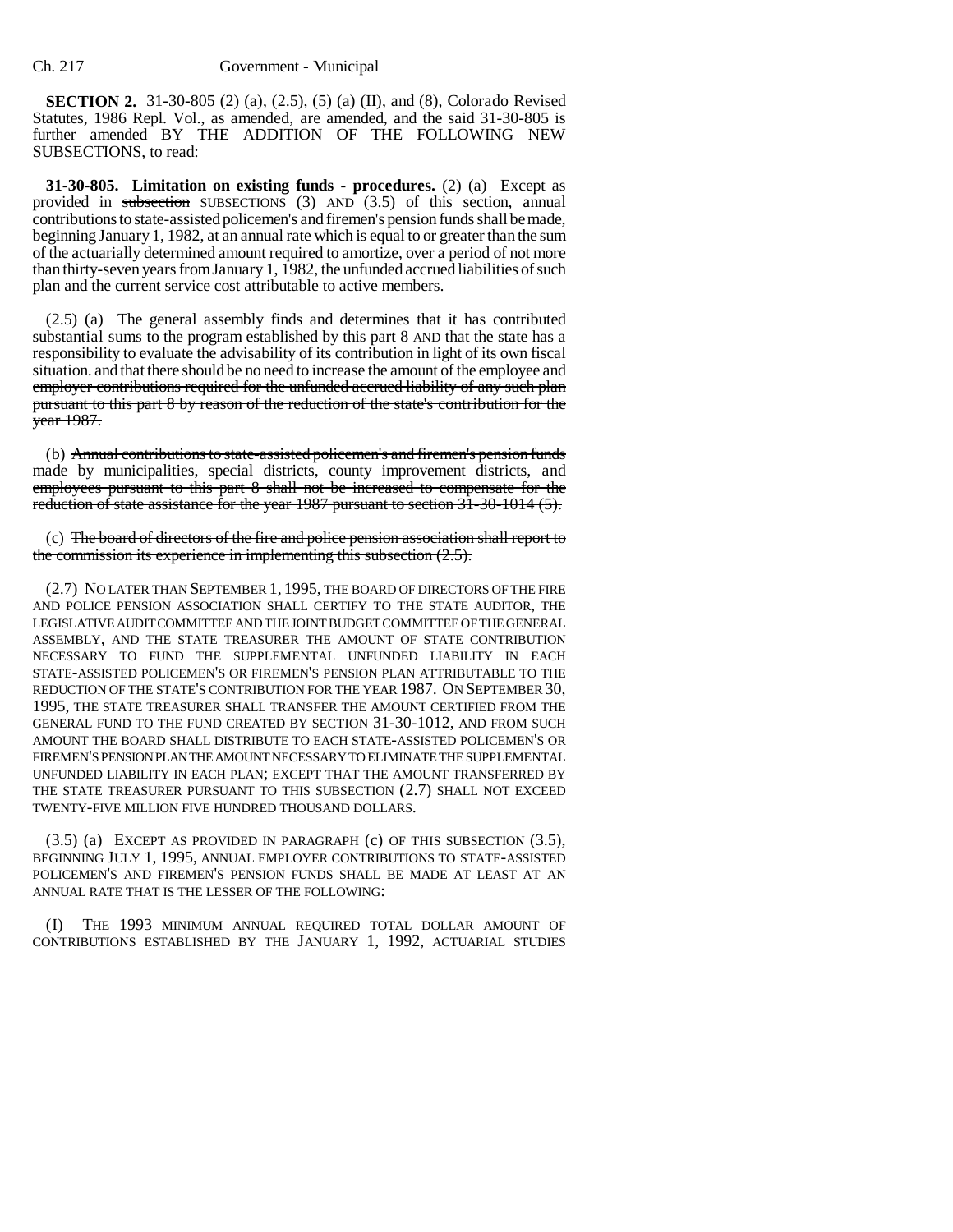PERFORMED ON SUCH FUNDS UNDER SECTION 31-30-1014.5, LESS THE DOLLAR AMOUNT OF MEMBER CONTRIBUTIONS PAID IN CALENDAR YEAR 1993 AND LESS THE DOLLAR AMOUNT OF STATE CONTRIBUTIONS RECEIVED IN CALENDAR YEAR 1994; OR

(II) THE AMOUNT THAT IS CERTIFIED BY THE ACTUARY WHO IS DESIGNATED BY THE FIRE AND POLICE PENSION ASSOCIATION UNDER SECTION 31-30-1014.5 TO BE NECESSARY AS OF JULY 1, 1995, TO PAY CURRENT SERVICE COSTS AND ELIMINATE ALL UNFUNDED LIABILITIES IN ANY SUCH FUND NO LATER THAN DECEMBER 31, 2009, IF ANNUAL MEMBER CONTRIBUTIONS ARE MADE AS REQUIRED BY SUBSECTION (5) OF THIS SECTION AND IF ANNUAL STATE CONTRIBUTIONS EQUAL TO THE AMOUNT RECEIVED IN CALENDAR YEAR 1994 ARE MADE.

(b) ANNUAL EMPLOYER CONTRIBUTIONS TO STATE-ASSISTED POLICEMEN'S AND FIREMEN'S PENSION FUNDS SHALL CONTINUE AT THE RATE ESTABLISHED BY THIS SUBSECTION (3.5) AFTER THE YEAR 2009, IF NECESSARY, UNTIL ALL UNFUNDED ACCRUED LIABILITY IN THE EMPLOYERS' STATE-ASSISTED POLICEMEN'S AND FIREMEN'S PENSION PLANS IS ELIMINATED AND IF ANNUAL STATE CONTRIBUTIONS ARE MADE THROUGH SEPTEMBER 30, 2009, IN THE AMOUNT ESTABLISHED UNDER SECTION 31-30-1014 (5).

(c) IF IN ANY YEAR THE ANNUAL STATE CONTRIBUTION TO STATE-ASSISTED POLICEMEN'S AND FIREMEN'S PENSION FUNDS IS LESS THAN THE AMOUNT CONTRIBUTED UNDER SECTION 31-30-1014 (5) ON SEPTEMBER 30, 1995, EMPLOYER CONTRIBUTIONS TO SUCH FUNDS SHALL BE DETERMINED UNDER PARAGRAPH (a) OF SUBSECTION (2) OF THIS SECTION.

(d) IN ADDITION TO THE CONTRIBUTIONS REQUIRED BY PARAGRAPH (a) OF THIS SUBSECTION (3.5), THE EMPLOYER MUST ANNUALLY PAY ANY REQUIRED DOLLAR AMOUNT OF CONTRIBUTIONS NECESSARY TO FUND ADDITIONAL PLAN BENEFITS ADOPTED UNDER SECTION 31-30-1005 (6), AS ESTABLISHED BY SUPPLEMENTAL ACTUARIAL STUDIES ON SUCH FUNDS.

(5) (a) (II) A rate of contribution lower than the minimums set forth in subparagraph  $(I)$  of this paragraph  $(a)$  may be established by the governing body if, excluding any state contribution, the lower rate would meet the minimum funding provisions of subsection SUBSECTIONS  $(2)$  AND  $(3.5)$  of this section and if the rate of contribution of the employer at least equals the employee rate.

(8) Notwithstanding any other provision of this section EXCEPT SUBSECTION (3.5) OF THIS SECTION, the maximum annual increase in contributions to a state-assisted policemen's or firemen's pension fund required of any employer by this section shall not exceed one-half of the employer's contribution rate as a percentage of salary to the fund during the immediately preceding year; but this maximum limitation shall not apply where its application would result in an annual employer contribution of less than five percent of salary.

**SECTION 3.** 31-30-1003 (3) (e), Colorado Revised Statutes, 1986 Repl. Vol., as amended, is amended to read:

**31-30-1003.** Applicability of plan. (3) (e) An employer which THAT affiliates pursuant to this subsection (3) AND THAT IS NOT RECEIVING STATE CONTRIBUTIONS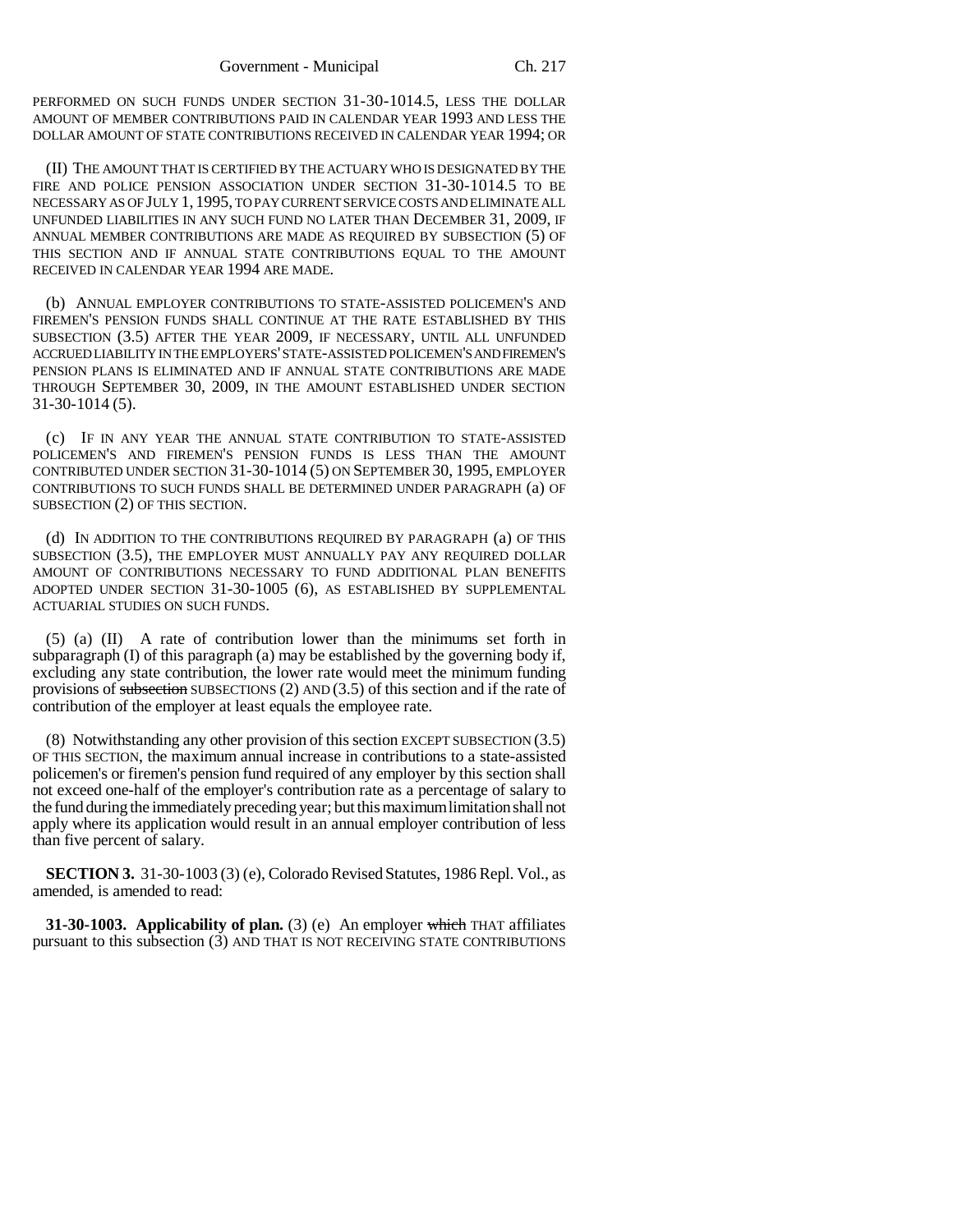UNDER SECTION  $31-30-1014(4)$  shall annually contribute an amount approved by the board, upon advice of its actuary, to pay the normal cost plus amortize the unfunded past service liability attributed to members hired prior to April 8, 1978, over a period of forty years from January 1, 1982. except that, for the year beginning January 1, 1987, and each year thereafter, FOR ANY STATE-ASSISTED POLICEMEN'S OR FIREMEN'S PENSION PLAN, BEGINNING JULY 1, 1995, the amount approved by the board, upon advice of its actuary, pursuant to this paragraph (e), shall be in conformity with the provisions of section  $\frac{1}{31-30-805}$   $\frac{(2.5)}{21-30-805}$   $\frac{(3.5)}{21}$ .

**SECTION 4.** 31-30-1014 (4) (a) and (4) (c), Colorado Revised Statutes, 1986 Repl. Vol., as amended, are amended to read:

**31-30-1014. State contribution.** (4) (a) After the disbursements made pursuant to subsections (2) and (3) of this section, any moneys allocated for distribution remaining in the fund shall be distributed by the board annually to any employer FUND OF A PLAN ESTABLISHED PURSUANT TO PART 3, 4, 5, OR 6 OF THIS ARTICLE having an accrued unfunded ACCRUED liability to assist in amortizing such accrued unfunded ACCRUED liability as determined in the report of the state auditor to the commission created by part 9 of this article, which report was submitted no later than September 1, 1978, or as updated by the state auditor. Moneys JANUARY 1, 1994, ACTUARIAL STUDIES PERFORMED UNDER SECTION 31-30-1014.5. BEGINNING IN 1995 AND IN EACH YEAR THROUGH 2009, EACH SUCH FUND HAVING AN UNFUNDED ACCRUED LIABILITY shall be credited to the various employers in proportion to the percentage of aggregate accrued unfunded liabilities each employer represents, but WITH THAT AMOUNT OF STATE CONTRIBUTIONS THAT IT RECEIVED IN 1994 TO ASSIST IN RETIRING ITS UNFUNDED LIABILITY. IN ADDITION, IF THE ANNUAL EMPLOYER CONTRIBUTION AMOUNT ESTABLISHED BY SECTION 31-30-805(3.5) WILL RESULT IN TOTAL EMPLOYER CONTRIBUTIONS TO ANY SUCH FUND THAT, ON A PRESENT VALUE BASIS AS DETERMINED BY THE ASSOCIATION, ARE MORE THAN FIVE PERCENT HIGHER THAN WHAT THE ESTIMATED TOTAL EMPLOYER CONTRIBUTIONS TO SUCH FUND WOULD HAVE BEEN BUT FOR SECTION 31-30-805 (3.5), THEN EACH SUCH FUND SHALL RECEIVE THAT AMOUNT OF SUPPLEMENTAL STATE CONTRIBUTIONS SUFFICIENT TO ELIMINATE, ON A PRESENT VALUE BASIS, THE ESTIMATED AGGREGATE INCREASE IN EMPLOYER CONTRIBUTIONS ATTRIBUTABLE TO THE ENACTMENT OF SECTION 31-30-805 (3.5). ANY REMAINING STATE CONTRIBUTIONS SHALL BE DISTRIBUTED TO EACH SUCH FUND BASED UPON THE AMOUNT, AS DETERMINED BY AN INDEPENDENT ACTUARIAL REVIEW AND CERTIFIED BY THE BOARD TO THE JOINT BUDGET COMMITTEE EACH DECEMBER 1, THAT IS CONSISTENT WITH THE GENERAL ASSEMBLY'S INTENT THAT THE UNFUNDED LIABILITIES IN ALL SUCH FUNDS WILL BE ELIMINATED NO LATER THAN DECEMBER 31, 2009. IF IN ANY YEAR THE ANNUAL STATE CONTRIBUTION FOR UNFUNDED LIABILITIES IS LESS THAN THE AMOUNT CONTRIBUTED UNDER SUBSECTION (5) OF THIS SECTION ON SEPTEMBER 30, 1995, EACH SUCH FUND HAVING AN UNFUNDED ACCRUED LIABILITY SHALL BE CREDITED WITH STATE CONTRIBUTIONS IN PROPORTION TO THE PERCENTAGE OF AGGREGATE UNFUNDED ACCRUED LIABILITIES EACH SUCH FUND REPRESENTS, EXCLUDING ANY UNFUNDED LIABILITIES ATTRIBUTABLE TO ADDITIONAL PLAN BENEFITS ADOPTED UNDER SECTION 31-30-1005 (6). No money shall be distributed pursuant to this subsection (4) to an employer having rank escalation for members hired before April 8, 1978, which is not in the association. For the purposes of this subsection (4), "rank escalation" means the addition to the amount of the retirement pension or disability benefit being received of a fixed percentage of any increase in salary, as well as longevity or additional pay based on length of service, granted the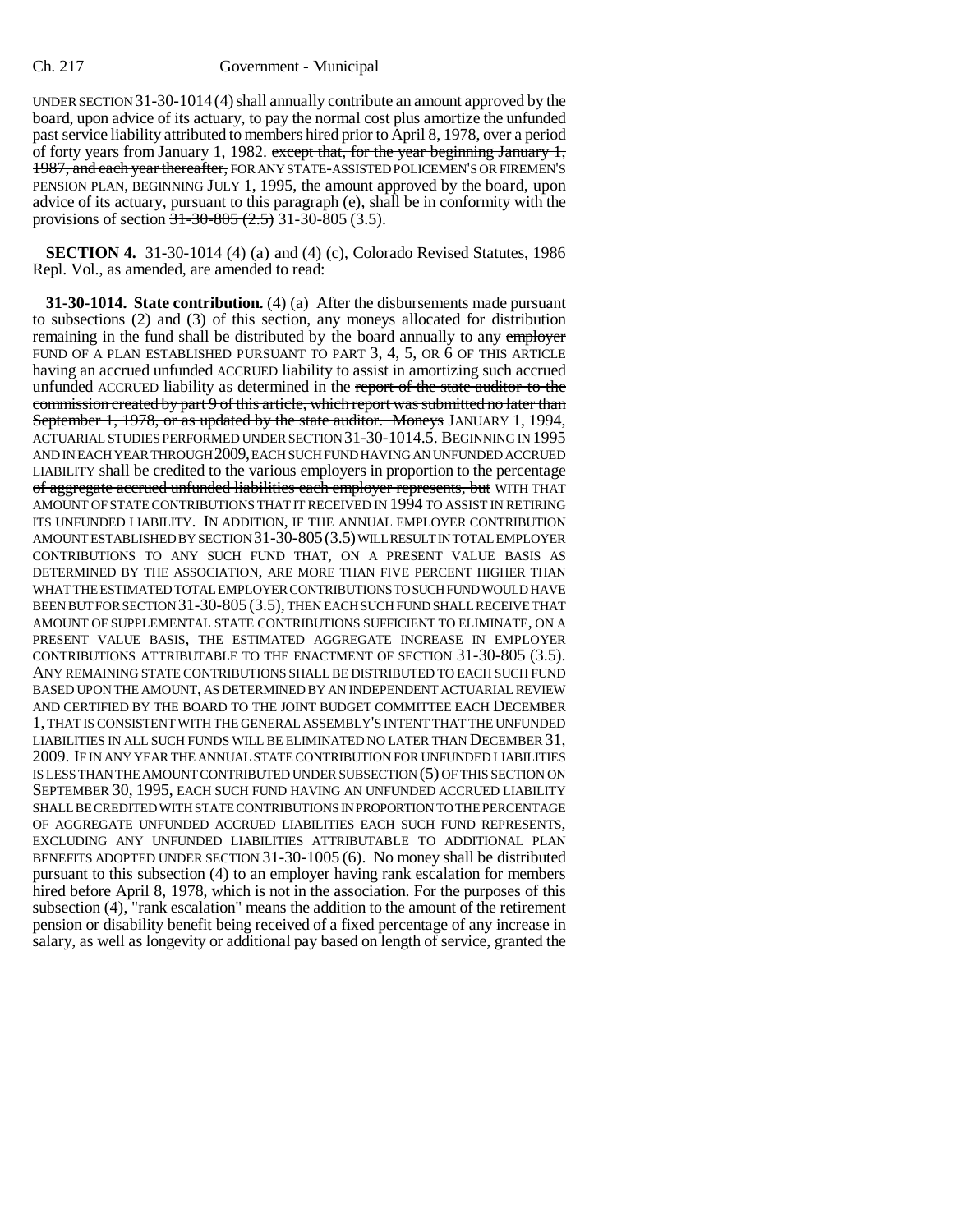rank a member occupied before retiring or being disabled.

(c) State contributions to an employer pursuant to this subsection  $(4)$  shall cease when the minimum employer and employee contributions required pursuant to the provisions of part 8 of this article result in an actuarially sound fund THE UNFUNDED LIABILITIES IN ALL FUNDS RECEIVING SUCH CONTRIBUTIONS ARE ELIMINATED, BUT NO LATER THAN DECEMBER 31, 2009.

**SECTION 5.** 31-30-1014 (5), Colorado Revised Statutes, 1986 Repl. Vol., as amended, is amended to read:

**31-30-1014. State contribution.** (5) On September 30 of each year THROUGH 1994, the state treasurer shall transfer twenty million dollars from the proceeds of the tax imposed by section 10-3-209, C.R.S., to the fund created by section 31-30-1012. However, on September 30, 1987, the amount transferred shall be five million five hundred thousand dollars and not twenty million dollars, which shall be used for the purposes set forth in subsections (2) and (3) of this section. ON SEPTEMBER 30, 1995, AND ON SEPTEMBER 30 OF EACH YEAR THEREAFTER THROUGH 2009, THE ANNUAL AMOUNT TRANSFERRED BY THE STATE TREASURER SHALL BE TWENTY-SIX MILLION SIX HUNDRED THOUSAND DOLLARS. Such annual transfer to the fund UNDER THIS SUBSECTION (5), EXCEPT AMOUNTS TRANSFERRED FOR FUNDING VOLUNTEER FIREMEN PENSION FUNDS PURSUANT TO PARAGRAPH (a) OF SUBSECTION (3) OF THIS SECTION, shall cease when the requirements of paragraph (c) of subsection (4) of this section have been met, and the final annual transfer may be in an amount less than twenty TWENTY-SIX million SIX HUNDRED THOUSAND dollars as determined from the total amount of accrued unfunded ACCRUED liability of employers described in the biennial report prepared pursuant to paragraph (d) of subsection (4) of this section. Moneys in said fund shall not revert to the general fund but shall be continuously available for the purposes provided in this part 10.

**SECTION 6.** 31-30-1014 (5), Colorado Revised Statutes, 1986 Rep. Vol., as amended by House Bill 95-1010, as enacted at the First Regular Session of the Sixtieth General Assembly, is amended to read:

**31-30-1014. State contribution.** (5) On September 30 of each year THROUGH 1994, the state treasurer shall transfer from the proceeds of the tax imposed by section 10-3-209, C.R.S., to the fund created by section 31-30-1012, an amount equal to twenty million dollars. minus the amount transferred under section  $31-30-1112(2)$  $\frac{f(x)}{g}$  (F). However, on September 30, 1987, the amount transferred shall be five million five hundred thousand dollars and not twenty million dollars, which shall be used for the purposes set forth in subsection (2) of this section and for the purpose of funding volunteer firefighter pension plans provided by this article. ON SEPTEMBER 30, 1995, AND ON SEPTEMBER 30 OF EACH YEAR THEREAFTER THROUGH 2009, THE ANNUAL AMOUNT TRANSFERRED BY THE STATE TREASURER SHALL BE TWENTY-SIX MILLION SIX HUNDRED DOLLARS MINUS THE AMOUNT TRANSFERRED UNDER SECTION  $31-30-1112(2)$  (g) (I). Such annual transfer to the fund UNDER THIS SUBSECTION (5) shall cease when the requirements of paragraph (c) of subsection (4) of this section have been met, and the final annual transfer may be in an amount less than twenty million dollars THE AMOUNT PRESCRIBED BY THIS SUBSECTION (5) as determined from the total amount of accrued unfunded ACCRUED liability of employers described in the biennial report prepared pursuant to paragraph (d) of subsection (4) of this section.